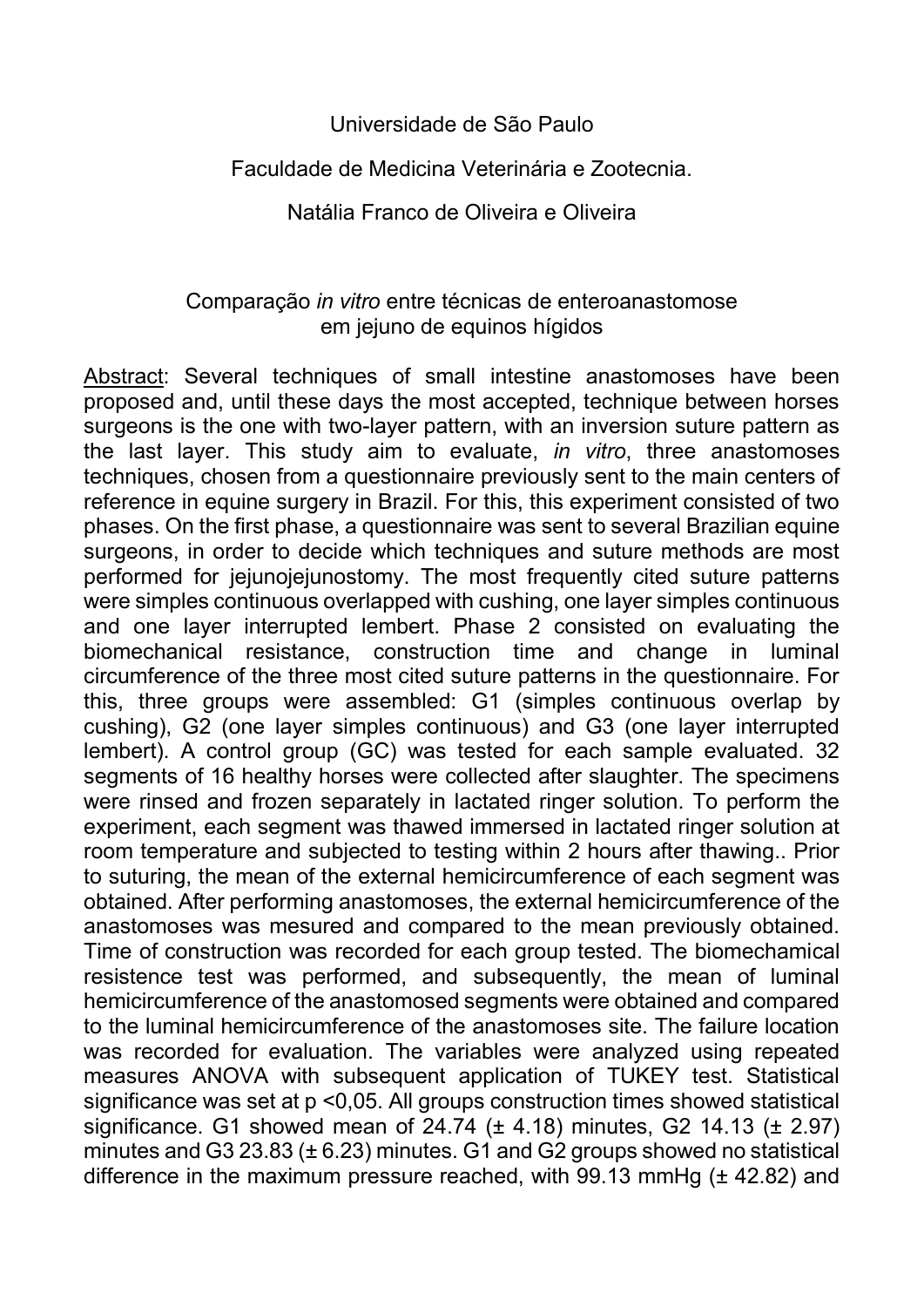84.55 mmHg (± 25.82), respectively. G3 resisted higher pressure (110.06 mmHg  $\pm$  25.82) and CG resisted 178.22 mmHg ( $\pm$  52.93). Prior to the biomechanical test, G2 showed the highest hemicircumference proportion (+30,63%), followed by G3 (+23,63%) and G1 (+8,47%). After the test, the hemicircumference proportion was +0,75% for G2, followed by -4,59% for G3 and -19,11% for G1. All GC segments failed at mesenteric side. Most of the tested groups failed at the needle passage wound. All sutures were considered safe *in vitro,* G2 was faster to perform and showed no reduction in luminal diameter.

Resumo: Várias técnicas de enteroanastomose de intestino delgado têm sido propostas e, atualmente, a técnica de maior aceitação entre os veterinários de equinos continua sendo a realizada em dois planos de sutura, sendo o externo invaginante. Este trabalho tem como objetivo a avaliação *in vitro* de três técnicas de anastomose, escolhidas a partir de questionário previamente enviado aos principais centros de referência na cirurgia equina do Brasil. Para tal, este experimento consistiu em duas fases. Na primeira, um questionário foi enviado para diversos cirurgiões do Brasil a fim de se decidir quais técnicas e tipos de sutura são mais realizados para jejunojejunostomia. Os tipos de sutura mais citados foram simples contínuo sobreposto com cushing, simples contínuo em plano único e lembert interrompido. A fase 2 consistiu em avaliar a resistência biomecânica, tempo de execução e alteração na semicircunferência luminal dos três tipos de sutura mais citados no questionário. Para tal foram montados três grupos: G1 (simples contínuo seguido de cushing), G2 (simples contínuo em plano único) e G3 (lembert interrompido em plano único). Um grupo controle (GC) foi testado para cada amostra avaliada. Foram coletados 32 segmentos de jejuno de 16 equinos imediatamente após abate. Os espécimes foram lavados e congelados separadamente em solução ringer com lactato. Para a realização do experimento, cada segmento foi descongelado imerso em ringer com lactato em temperatura ambiente e submetido aos testes em até 2 horas após descongelamento. Antes da sutura, a média da semicircunferência externa de cada segmento a ser suturado foi obtida. Posteriormente à execução da anastomose, a semicircunferência externa da anastomose foi medida e comparada à média. O tempo de execução de cada grupo foi registrado. O teste de resistência biomecânica foi realizado, e posteriormente, a média da semicircunferência interna dos segmentos unidos pela anastomose foi obtida e comparada à medida interna da anastomose. O local de falha foi registrado para avaliação. As variáveis foram analisadas utilizando medidas repetidas no tempo ANOVA com posterior aplicação do teste de TUKEY. A significância estatística foi estabelecida com p < 0,05. Todos os resultados dos tempos demonstraram significância estatística. O G1 obteve média de 24,74 (±4,18) minutos, G2 14,13 (±2,97) minutos e G3 23,83 (±6,23)